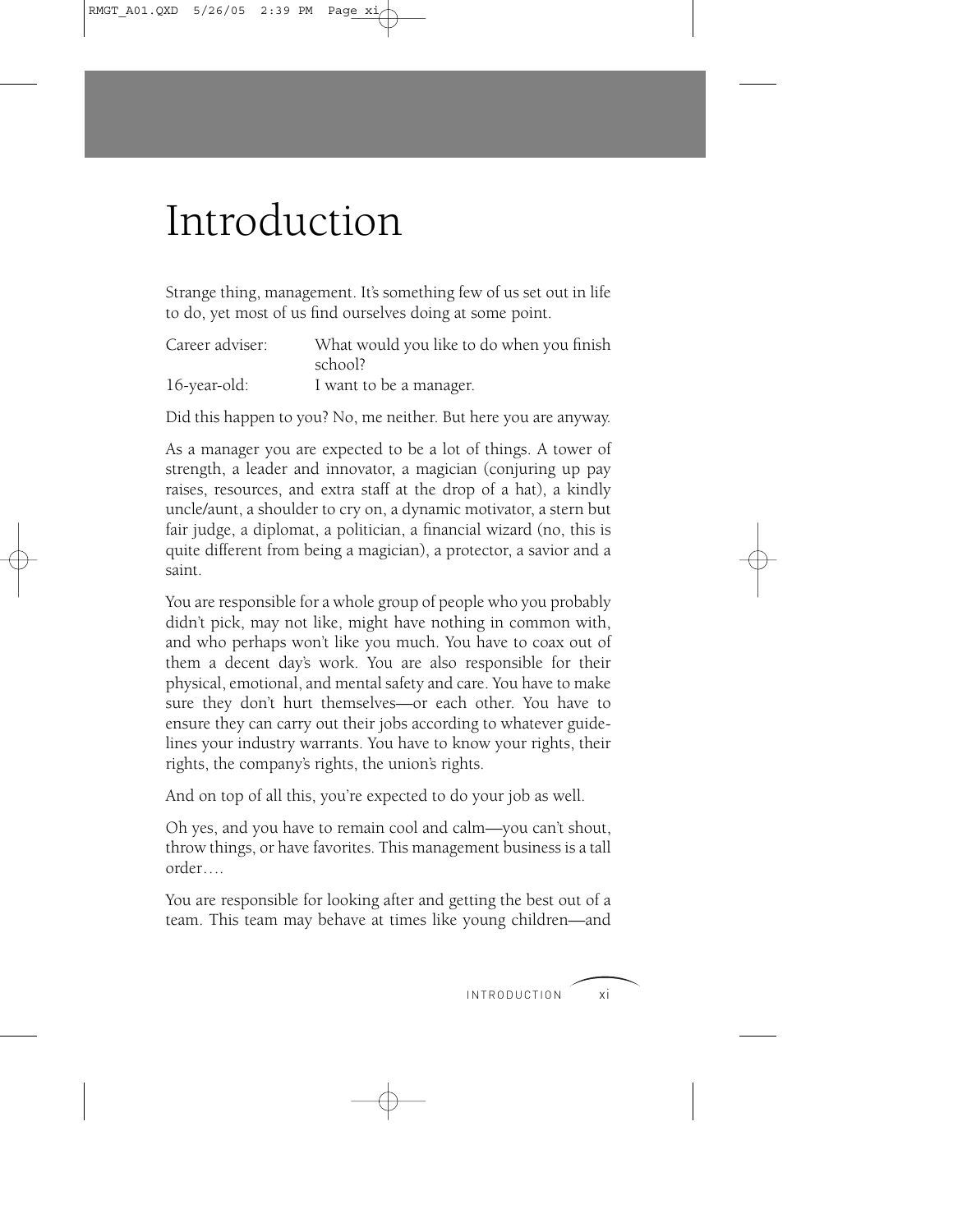"YOU ARE RESPONSIBLE FOR A WHOLE GROUP OF PEOPLE WHO YOU PROBABLY DIDN'T PICK, MAY NOT LIKE, MIGHT HAVE NOTHING IN COMMON WITH, AND WHO PERHAPS WON'T LIKE YOU MUCH."

you can't smack them\* (or possibly even fire them). At other times they will behave like petulant teenagers—sleeping in late, not showing up, refusing to do any real work if they do show up, skipping out early—that sort of thing.

Like you, I've managed teams (in my case, up to a hundred people at a time). People whose names I was expected to know, and all their little foibles—ah, Heather can't work late on Tuesday because her daughter has to be picked up from play group. Trevor is colorblind, so we can't use him at the trade show. Mandy sulks

<sup>\*</sup> Yes, yes, I know you can't smack children either. I was just making a point. Please don't write in.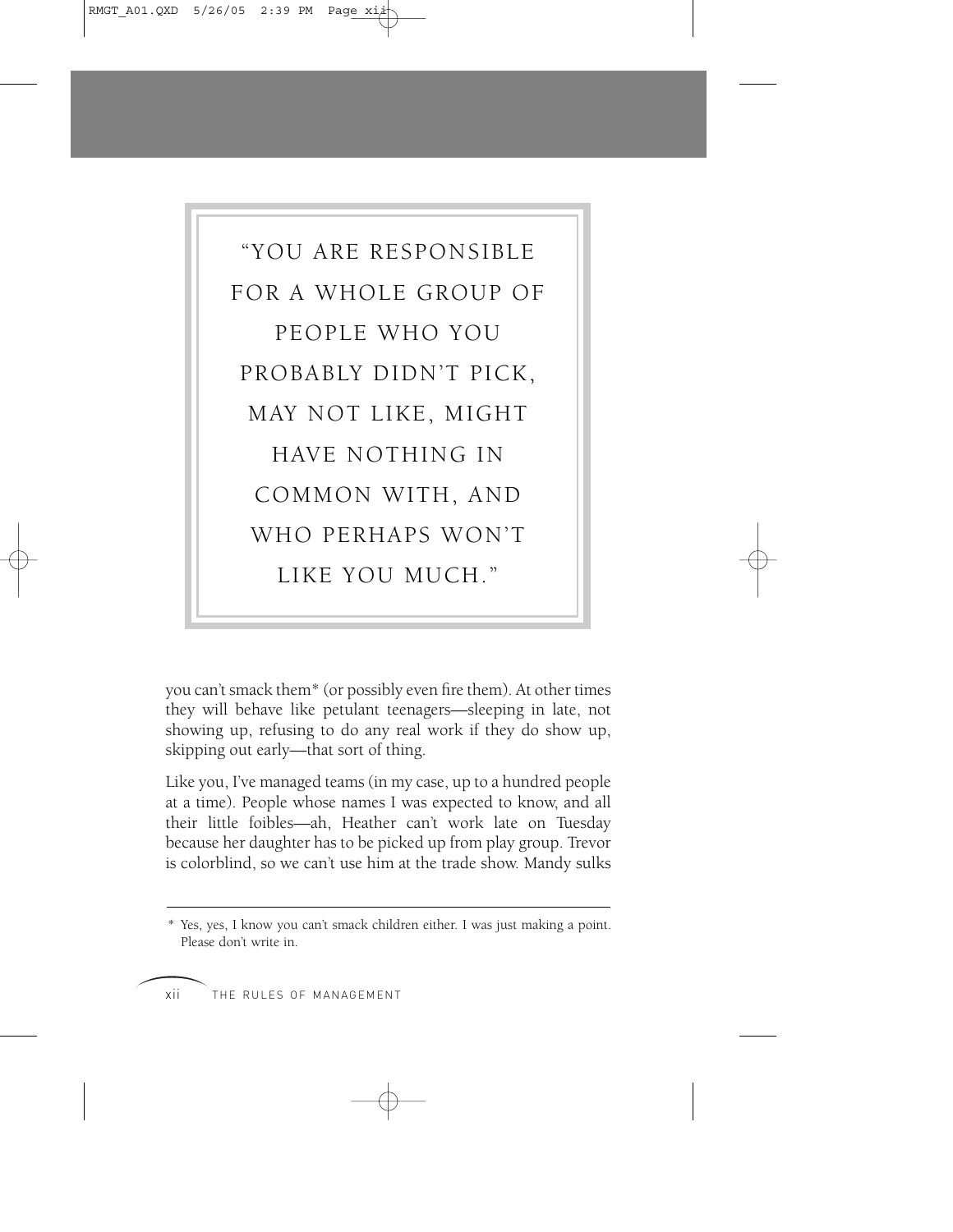"AS A MANAGER, YOU ARE ALSO EXPECTED TO BE A BUFFER ZONE BETWEEN HIGHER MANAGEMENT AND YOUR STAFF."

if left to answer the phones at lunchtime and loses us customers. Chris is great in a team but can't motivate herself to do anything solo. Ray drinks and shouldn't be allowed to drive himself anywhere.

As a manager, you are also expected to be a buffer zone between higher management and your staff. Nonsense may come down from on high, but you have to a) sell it to your team, b) not groan loudly or laugh, and c) get your team to work with it even if it is nonsense.

You also have to justify the "no pay raises this year" mentality even if it has just completely demotivated your team. You will have to keep secret any knowledge you have of takeovers, mergers, acquisitions, secret deals, senior management buyouts, and the like, despite the fact that rumors are flying and you are being constantly asked questions by your team.

You are responsible not only for people but also for budgets, discipline, communications, efficiency, legal matters, union matters, health and safety matters, personnel matters, pensions, sick pay, maternity leave, paternity leave, holidays, time off, time out, time sheets, charity collections, schedules, industry standards, fire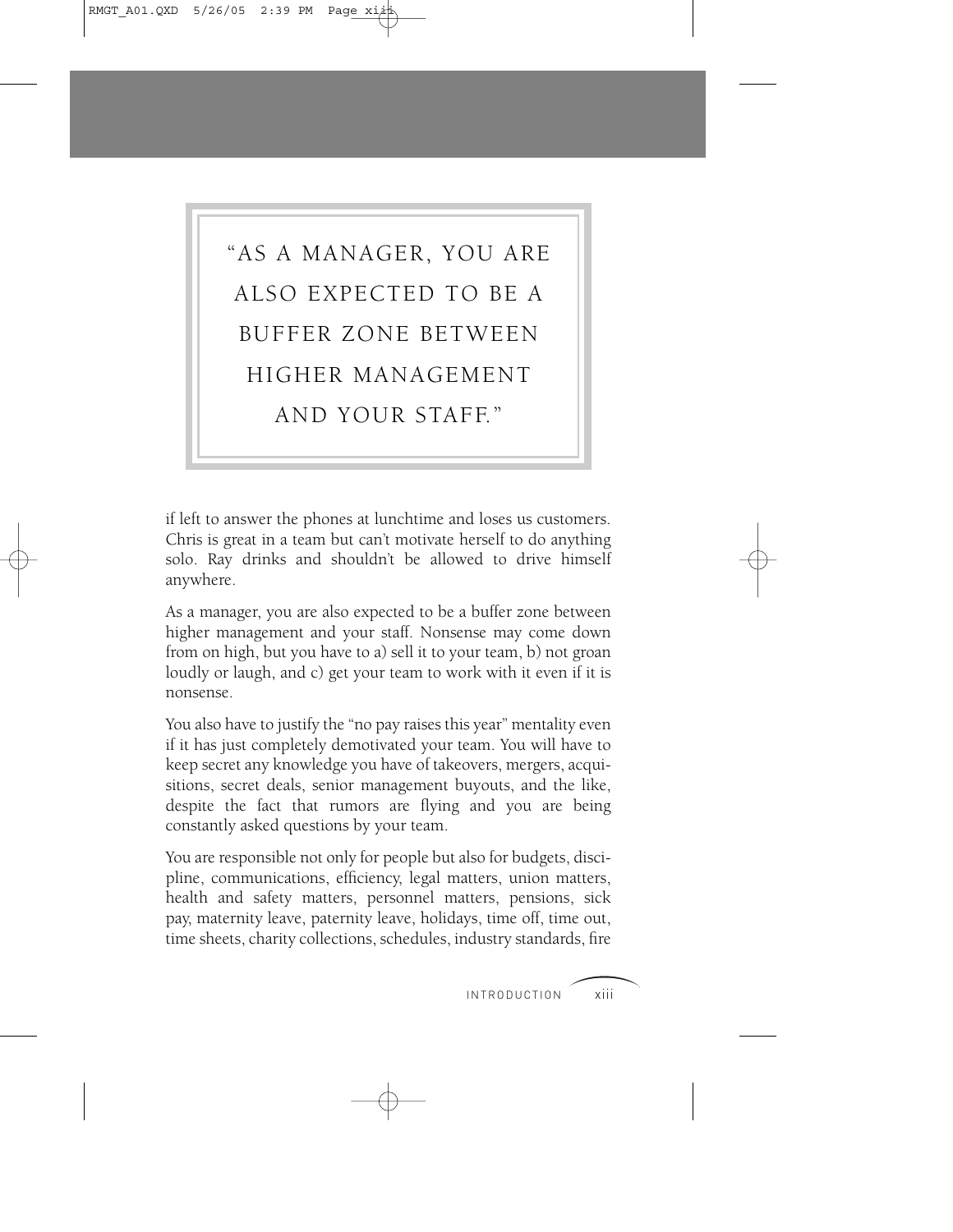drills, first aid, fresh air, heating, plumbing, parking spaces, lighting, stationery, resources, and coffee. And that's not to mention the small matter of customers.

And you will have to fight with other departments, other teams, clients, senior bosses, senior management, the board, shareholders, and the accounting department (unless, of course, you are the manager of the accounting department).

You are also expected to set standards. This means you are going to have to be an on-time, up-front, smartly dressed, hardworking, industrious, late-staying, early-rising, detached, responsible, caring, knowledgeable, above-reproach juggler. Tall order.

You also need to accept that as a manager you may be ridiculed, derided as a manipulative obstructionist pen pusher and possibly even judged by your staff, shareholders, and/or the public to be ineffective and even superfluous to the carrying out of the actual job at hand.\*

And all you wanted to do was your job . . . . Luckily there are a few hints and tips that will have you sailing through it looking cool, earning points, and coming out smelling like roses. These are *The Rules of Management*—the unwritten, unspoken, unacknowledged Rules. Keep them to yourself if you want to stay one step ahead of the game.

Management is an art and a science. There are textbooks of thousands of pages devoted to how to do it. There are countless training courses. (You've probably been in a few.) However, what

<sup>\*</sup> If this all makes you feel a bit down about being a manager—don't be. Managers are the stuff that runs the world. We get to lead, to inspire, to motivate, to guide, to shape the future. We get to make a difference to the business and to people's lives. We get to make a real and positive contribution to the state of the world. We get, not only, to be part of the solution, but to provide the solution itself. We are the sheriff and the marshal and the ranger all rolled into one. We are the engine and the captain. It's a great role, and we should relish it—it's just not always an easy role.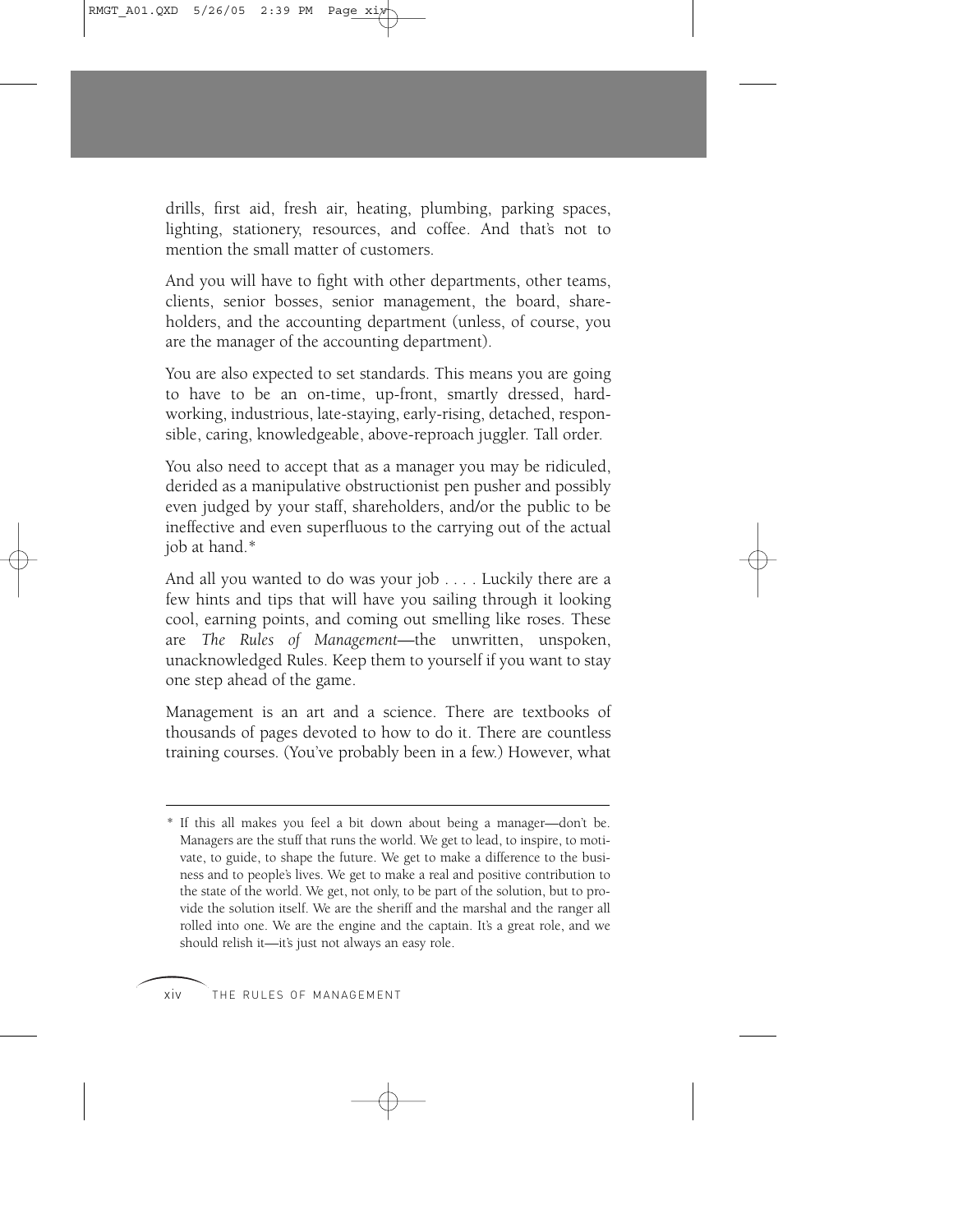## "AND ALL YOU WANTED TO DO WAS YOUR JOB."

no textbook contains and no training course includes are the various "unwritten" rules that make you a good, effective, and decent manager. *The Rules of Management*. Whether you are responsible for only one or two people or thousands—it doesn't matter. The Rules are the same.

You won't find anything here you probably didn't already know. Or if you didn't know it, then you will read it and say, "But that's really obvious." Yes, it is all really obvious, if you think hard enough about it. But in the fast-paced, frantic, just-about-coping kind of life we lead, you may not have thought about it lately. And what isn't so obvious is whether or not you do it.

It's just fine to say "But I know that already." Yes, as a smart person you probably do, but ask yourself honestly for each rule: Do you put it into practice, carry it out, work with it as standard? Are you sure?

I've arranged these Rules for you into two sections:

- Managing your team
- Managing you

I think that should be fairly simple. The Rules aren't arranged in any particular order of importance—the first ones aren't more important than later ones or vice versa. Read them all and then start to put them into practice, adopting the ones that seem easiest to you first. A lot of them will flow together so that you can begin to carry them out simultaneously, unconsciously. Soon we'll have you looking cool and relaxed, confident and assertive, in charge,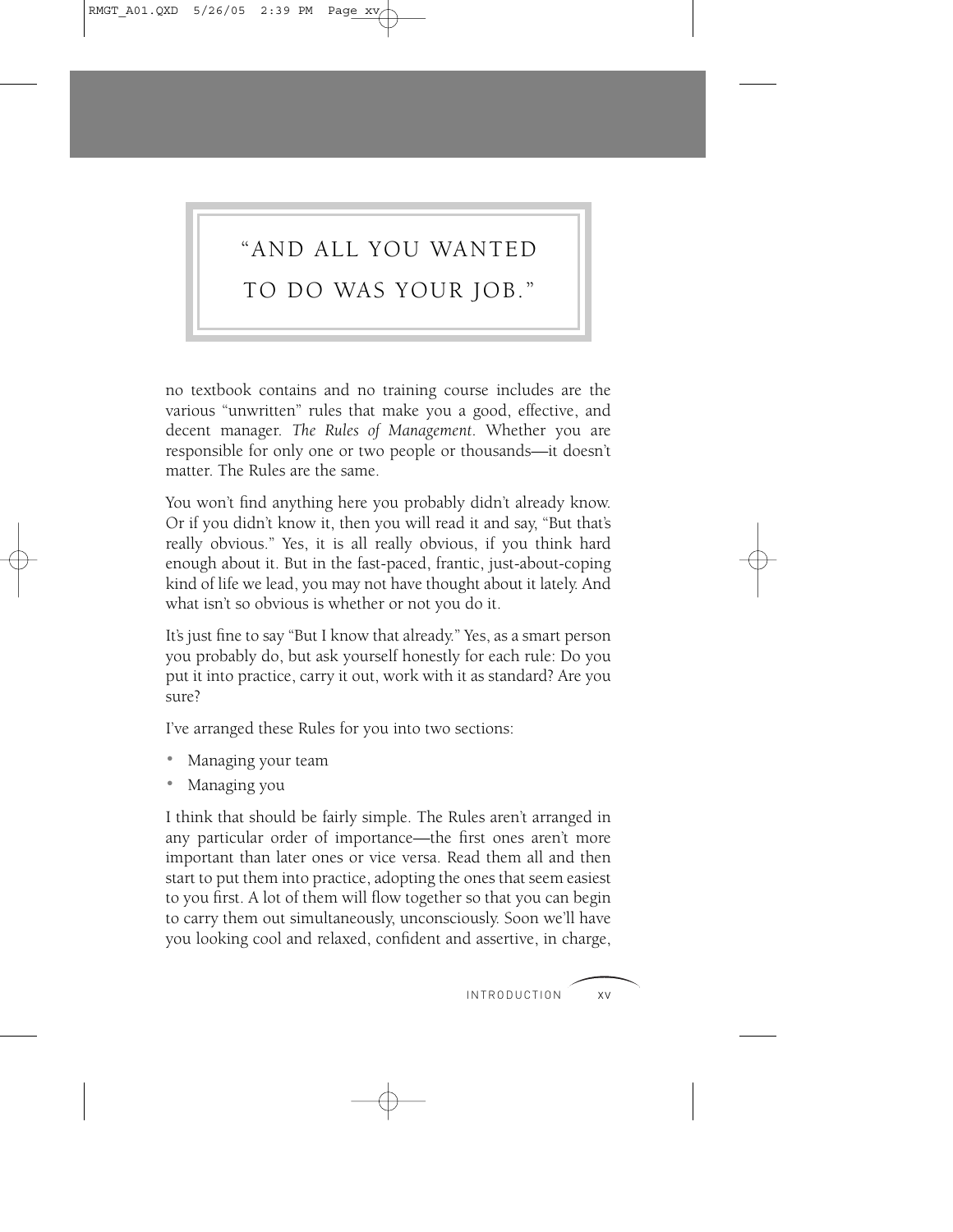

in control, on top of things, and managing marvelously. Not bad considering it wasn't too long ago you were shoulder to the wheel, nose to the grindstone, ear to the ground, and back to the wall. Well done, you.

Before we begin, it might be worth taking a moment or two to determine what exactly we all mean by "management." And that isn't as easy as it sounds. For my money we are all managers parents,\* the self-employed, the entrepreneur, the employed, even the ones who inherited wealth. We all have to "manage." It might only be ourselves, but we still have to cope, to make the best use of resources available, motivate, plan, process, facilitate,

<sup>\*</sup> If you don't believe parents have to be managers too, then read Ros Jay's *Kids & Co: Winning Business Tactics for Every Family*, White Ladder Press, 2003.